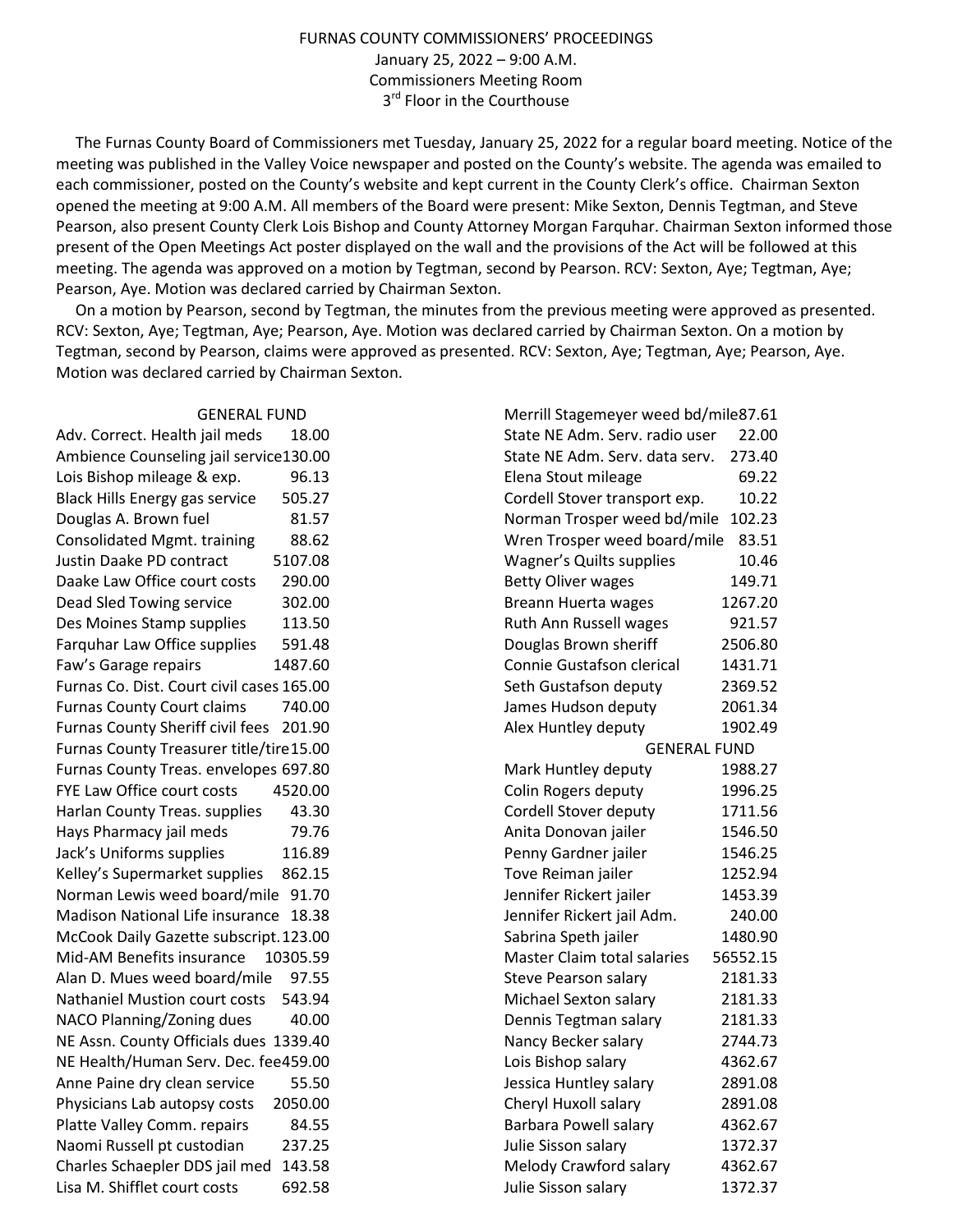| Sherry Thooft salary                   | 2891.08                                  | Nebraska Travel Assn. dues                | 300.00  |
|----------------------------------------|------------------------------------------|-------------------------------------------|---------|
| Victoria Barnett salary                | 2501.58                                  |                                           |         |
| Makayla Livingston salary              | 2863.41                                  | 911 REGULAR ACCOUNT                       |         |
| <b>Tiffany Burton salary</b>           | 2037.66                                  | Century Link 16% recur                    | 26.93   |
| Morgan Farquhar salary                 | 7166.67                                  |                                           |         |
| Roger Powell salary                    | 4533.25                                  | 911 SPECIAL ACCOUNT                       |         |
| Anthony Weverka salary                 | 2819.00                                  | Century Link 84% recur                    | 141.40  |
| <b>ROAD FUND</b>                       |                                          | <b>RECEIPTS</b>                           |         |
| Black Hills Energy gas service         | 380.96                                   | Furnas County Clerk Dec. fees             |         |
| Bomgaars shop supplies                 | 125.73                                   | & doc. Stamps 4050.37                     |         |
| CAT Financial grader payment 41949.24  |                                          | Furnas Co. Sheriff Oct.'21 Civil 1433.14  |         |
| Lance M. Harter hwy. supt.             | 645.83                                   | Furnas Co. Sheriff Dec. VIN's             | 300.00  |
| John Deere Financial rent/parts3957.20 |                                          | Furnas Co. Sheriff Dec. Misc.<br>225.14   |         |
| Miller & Associates surveyor           | 5423.50                                  | Furnas Co. Sheriff Dec. Guns              | 95.00   |
| Newman Signs supplies                  | 2129.71                                  | Furnas Co. Sheriff Dec. towing            | 388.00  |
| <b>Titan Machinery supplies</b>        | 231.67                                   | Furnas Co. Sheriff inmate phone 210.00    |         |
| Twin Valleys PPD utilities             | 161.99                                   | Furnas Co. Sheriff Dec. civil fees1037.42 |         |
|                                        |                                          | ES&S, LLC dupl. pay/refund                | 6249.13 |
|                                        |                                          | Frontier County 2 <sup>nd</sup> Qtr. EM   |         |
|                                        |                                          | Reimbursement3247.50                      |         |
|                                        | Village/Edison contract law<br>250.00    |                                           |         |
|                                        |                                          | Village/Holbrook contract law<br>1326.13  |         |
|                                        | Mike Sexton filing fee/comm.<br>251.69   |                                           |         |
|                                        | Sherry Thooft filing fee/assessor 503.38 |                                           |         |
|                                        |                                          | Matt Hosey plat map                       | 29.82   |
| <b>ROAD FUND</b>                       |                                          | Jerry Hoffman plat map                    | 29.82   |
| Glen A. Andrews wages                  | 1531.20                                  | Lois Bishop ream/paper                    | 5.00    |
| Mark Bose wages                        | 1531.20                                  | Furnas County MV postage                  | 80.00   |
| Tim Jauken wages                       | 1531.20                                  | ATC 911/Arap, Hend, Holb                  | 594.10  |
| Robert Johansen wages                  | 1559.91                                  | Frontier Comm. 911 fees                   | 217.80  |
| Harold L. Linner JR wages              | 1531.20                                  | Hughes Network Sys. 911 fees              | 3.00    |
| Justin Mowry wages                     | 1531.20                                  | OOMA Inc. 911 fees                        | 9.00    |
| Tony Whipple wages                     | 1531.20                                  | MIPS refund leased scanner                | 108.00  |
| Tom White wages                        | 1531.20                                  |                                           |         |
| Kyle Woodring wages                    | 1531.20                                  |                                           |         |

## COUNTY VISITOR'S PROMOTION FUND

CAMAS Publishing advertising 536.00

Eric J. Youngquist wages 1435.50

 Discussion on a Credit Card Policy was tabled until further notice. The Board reviewed the bid from Adams Construction for Structure Replacement, Road 413 between Roads 702 & 703 and was tabled until further notice. The Board cancelled their January quarterly Jail visit due to Covid outbreak.

 The Board reviewed the summary quote for 2022 turf care at the courthouse from TwoPturf. On a motion by Tegtman, second by Pearson, the quote was accepted to pay in one payment. RCV: Sexton, Aye; Tegtman, Aye; Pearson, Aye. Motion was declared carried by Chairman Sexton.

 The following reports were reviewed and placed on file: Sheriff's Office Fee Report for December 2021; Extension Office Programming and Financial Summaries for 2021.

 The Board discussed the County Farm Lease Agreement. A motion by Tegtman, second by Pearson, approved continuing the farm lease for one year from March 1, 2022 until February 28, 2023. RCV: Sexton, Aye; Tegtman, Aye; Pearson, Aye. Motion was declared carried by Chairman Sexton.